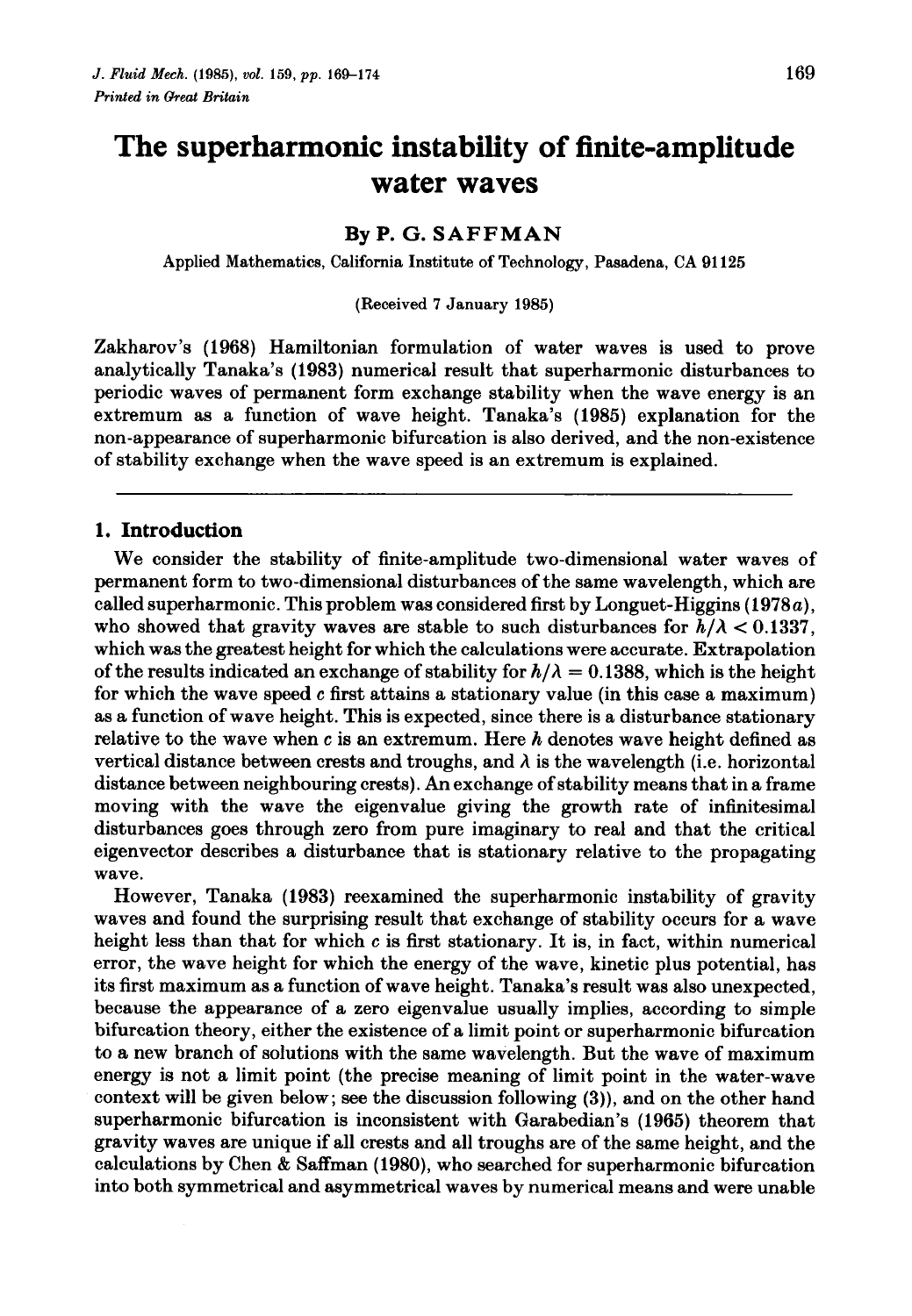to find it. Furthermore, there was no sign of a stability exchange for the wave of maximum speed.

In recent work, Tanaka **(1985)** has convincingly confirmed his calculations and explained why his finding of an exchange of stability away from a limit point does not contradict the non-existence of superharmonic bifurcation. Briefly, it is due to the algebraic multiplicity and geometrical multiplicity being different and the sole eigenvector that gives the new branch coinciding with the eigenvector for the trivial bifurcation corresponding to horizontal translation. Longuet-Higgins **(1984)** has shown that the existence of a zero eigenvalue implies for gravity waves that either the wave is at a limit point or the corresponding eigenvector is that for a horizontal shift.

In this note we shall give an analytic proof of Tanaka's results and confirm his prediction that there will be an exchange of stability at every stationary value of the energy, and moreover that these exchanges of stability do not produce superharmonic bifurcation into a physically new type of wave. It will also be shown that exchange of stability does not in general occur when the wave speed c is an extremum.

It should be noted that the distinction between exchange of stability and occurrence of superharmonic instability is real as non-stationary modes may in principle coalesce to give propagating instabilities, although no evidence has yet been found that this occurs for two-dimensional superharmonic disturbances.<sup>†</sup> It does occur for subharmonic (Longuet-Higgins 1978b) and three-dimensional (McLean et *ul.* **1981)** disturbances.

#### **2. Steady waves**

We employ the Hamiltonian formulation of water waves presented by Zakharov (1968) and apply it to a wave propagating in the x-direction with wavelength  $2\pi$ . The canonical variables are complex quantities  $a_n$  and  $a_n^*$  ( $-\infty < n < \infty$ ), which are linear combinations of the complex Fourier components of the wave elevation  $\eta(x, t)$ and velocity potential evaluated on the surface  $\psi(x, t)$ . The total energy density (kinetic plus potential per unit horizontal length) is  $E(a_n, a_n^*)$ . Zakharov showed that (kinetic plus potential per unit horizontal length) is  $E(a_n, a_n)$ . Zakharov showed that<br>the equations for the evolution of the wave could be written in Hamiltonian form<br>as<br> $\frac{\partial a}{\partial t} = -i \frac{\partial E}{\partial a^*}, \quad \frac{\partial a^*}{\partial t} = i \frac{\partial E}{\partial$ as

$$
\frac{\partial a}{\partial t} = -i \frac{\partial E}{\partial a^*}, \quad \frac{\partial a^*}{\partial t} = i \frac{\partial E}{\partial a}, \tag{1}
$$

with  $a = \{a_n\}$ . Changing to a coordinate system moving with speed c, the equations take the form  $\frac{\partial a}{\partial t} = -i\frac{\partial E}{\partial a^*} + icl_n a$ ,  $\frac{\partial a^*}{\partial t} = i\frac{\partial E}{\partial a} - icl_n a^*$ , (2) take the form

$$
\frac{\partial a}{\partial t} = -i \frac{\partial E}{\partial a^*} + icI_n a, \quad \frac{\partial a^*}{\partial t} = i \frac{\partial E}{\partial a} - icI_n a^*,
$$
 (2)

where  $I_n$  denotes the diagonal matrix with *n* on the *n*th row and *n*th column.

described by solutions of the equations Equilibrium solutions that describe waves of permanent form are therefore

$$
\frac{\partial E}{\partial A^*} - cI_n A = 0, \quad -\frac{\partial E}{\partial A} + cI_n A^* = 0,
$$
 (3)

where we denote equilibrium values by  $A$  and  $A^*$ . It is convenient in this formulation

t Note added *in proof:* **Such instabilities have been predicted and found recently by MacKay** & **Saffman** ; **paper in preparation.**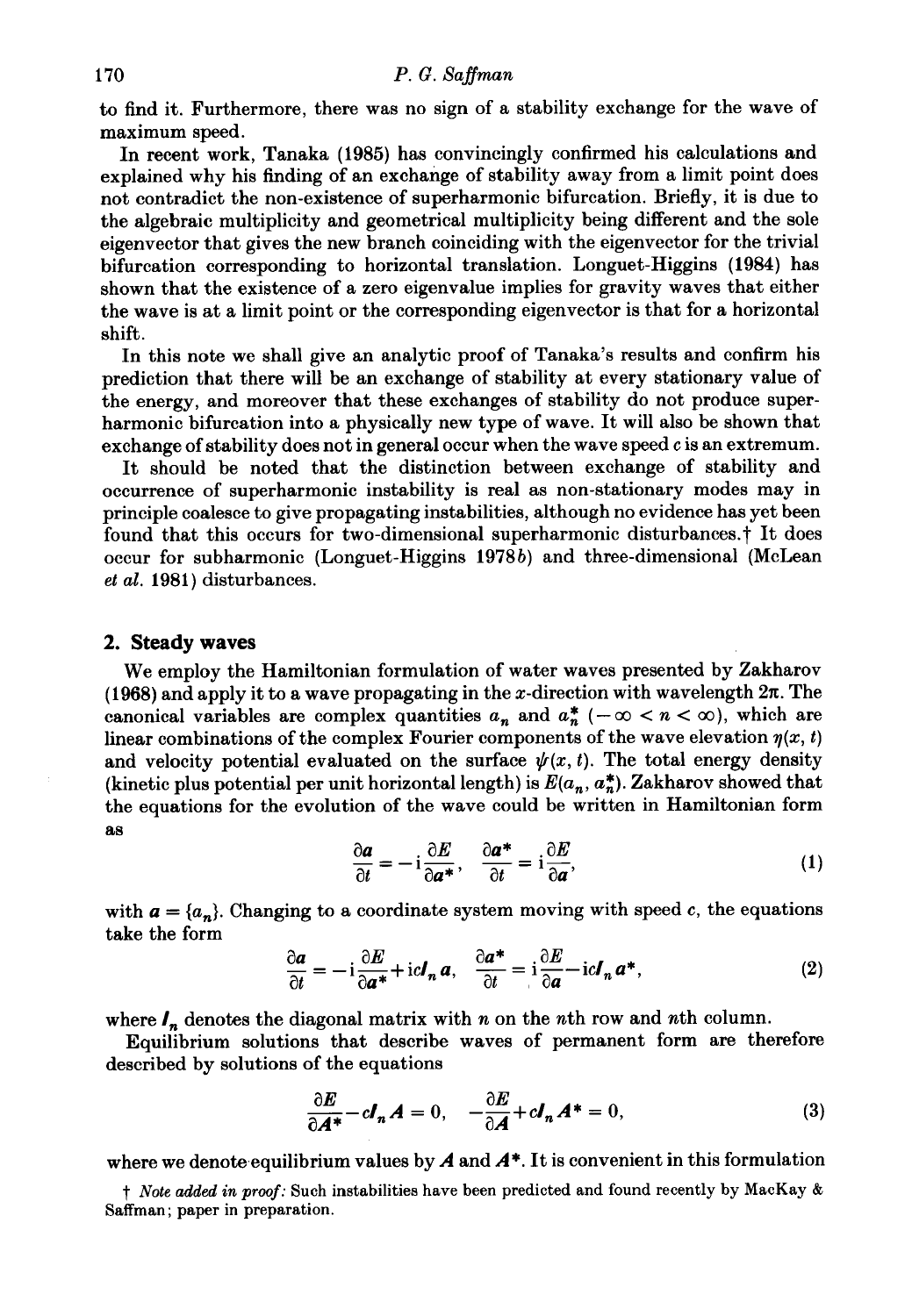to think of the wave speed  $c$  as the independent variable and the Fourier coefficients (and thus the wave height) as dependent variables. (This approach was also adopted by Saffman **(1980)** in a study of the general properties of subharmonic bifurcation.) If we normalize gravity so that the wave speed  $c = 1$  for an infinitesimal wave of period  $2\pi$ , then nonlinear waves are obtained by finding solutions with  $c > 1$ . If, as we follow the family of solutions by increasing  $c$ , we find that  $c$  has a maximum (and this is the case for gravity waves on deep water), we have a limit point or turning point, and the solution curve bends back in  $(A, c)$ -space. This would be recognized by  $dA/dc$  and  $dA^*/dc$  becoming infinitely large.

Owing to the symmetry of inviscid water waves, the energy  $E(a, a^*)$  has certain symmetries. In particular, E is invariant under the change  $a \rightarrow a^*$  and also  $a_n \rightarrow a_{-n}$ . Further, invariance under horizontal translation implies that, if  $A = \{A_n\}$  is a solution of the system (3) for some value of c, so is  $A^{\xi} = \{A_n e^{in\xi}\}\$  for arbitrary values of the displacement *6.* The solution of (3) is therefore not unique. Mathematically, the Jacobian of the system (3) is singular, i.e. the matrix

$$
J = \begin{bmatrix} M & N \\ -N^* & -M^* \end{bmatrix}, \tag{4}
$$

where  $M = \partial^2 E/\partial A^* \partial A - cI_n$  and  $N^* = \partial^2 E/\partial A \partial A$ , has codimension greater than zero. The null vector associated with the invariance under translation is obtained from evaluating  $dA^{\xi}/d\xi$  at  $\xi = 0$ , and it follows that the right and left eigenvectors of **J** are

$$
a = (I_n A, -I_n A^*), \quad a^{\dagger} = (I_n A^*, I_n A). \tag{5}
$$

Now  $E$  is real, and a steady solution can be uniquely specified by the condition that  $A$  and  $A^*$  are real, i.e.

$$
A(c) = A^*(c). \tag{6}
$$

The matrices  $M$  and  $N$  are then real and symmetric, and the order of the system (3) is halved. The asterisk on  $A$ ,  $M$  and  $N$  is now dropped. For the family of steady solutions, the energy  $E$  is an implicit function of wave speed given by  $E(c) = E(A(c), A(c))$ . The variation of E along the family is found from (3) to be given by  $\frac{dE}{d\theta} = 2\frac{\partial E}{\partial A} \cdot \frac{dA}{d\theta} = 2cI_n A \cdot \frac{dA}{d\theta}$ .

$$
\frac{\mathrm{d}E}{\mathrm{d}c} = 2 \frac{\partial E}{\partial A} \cdot \frac{\mathrm{d}A}{\mathrm{d}c} = 2c I_n A \cdot \frac{\mathrm{d}A}{\mathrm{d}c}.
$$
 (7)

### 3. **Perturbations**

steady solution. We write Let us now consider time-dependent perturbations of the same wavelength to the

$$
a = A + \epsilon b(t), \quad a^* = A + \epsilon b^*(t), \tag{8}
$$

substitute into (2) and linearize in  $\epsilon$ . This gives the linear equations

$$
-i\frac{\mathrm{d}b}{\mathrm{d}t} = -\mathbf{M}b - \mathbf{N}b^*, \quad -i\frac{\mathrm{d}b^*}{\mathrm{d}t} = \mathbf{M}b^* + \mathbf{N}b,\tag{9}
$$

We require solutions of these equations with  $b$  and  $b^*$  complex conjugates, but in order to determine stability or instability it is sufficient to look for solutions with

$$
\boldsymbol{b} = \boldsymbol{b}^+ e^{i\sigma t}, \quad \boldsymbol{b}^* = \boldsymbol{b}^- e^{i\sigma t}, \tag{10}
$$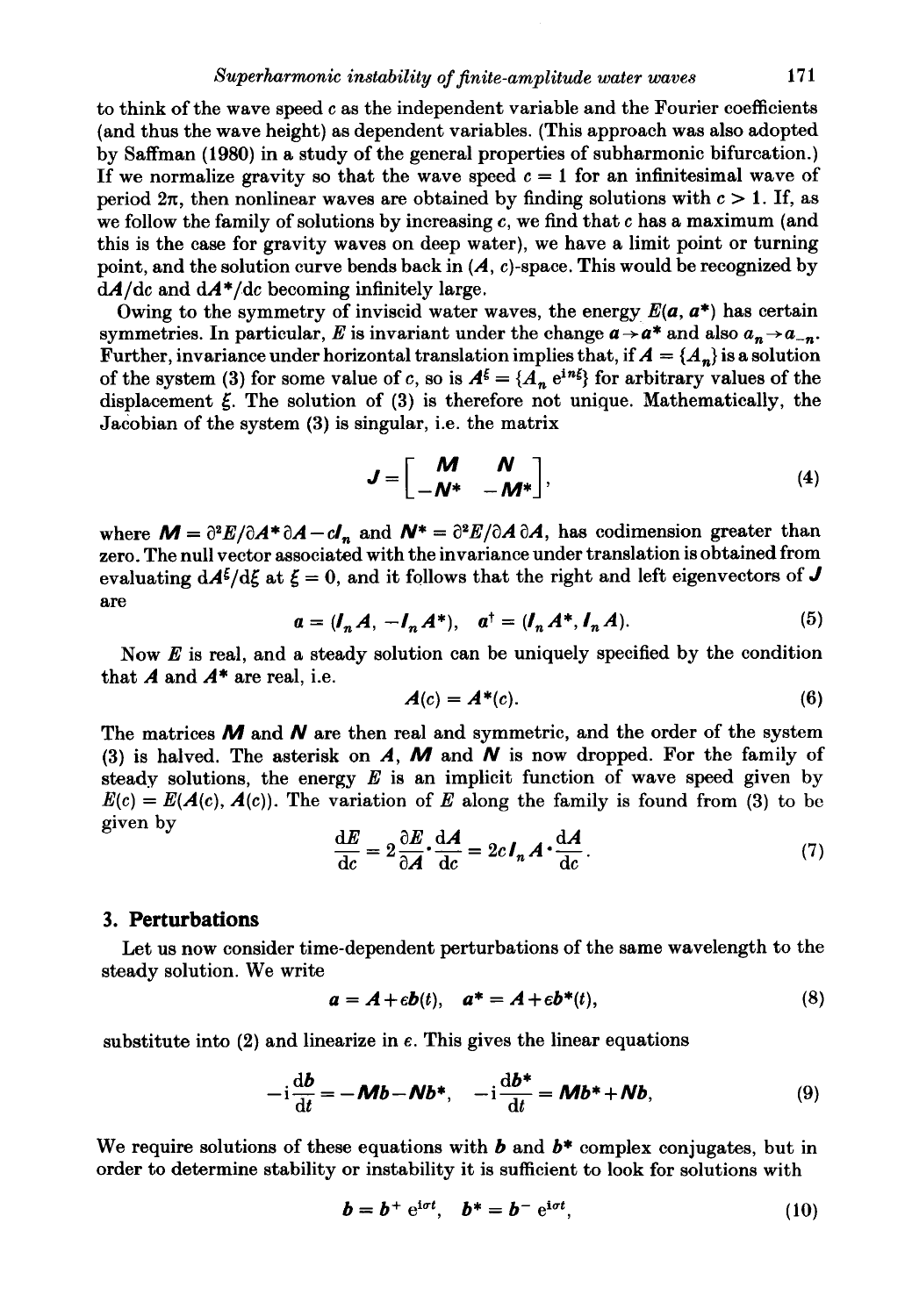where  $b^+$  and  $b^-$  are not necessarily complex conjugates. Then the eigenvalue  $\sigma$  and eigenvector  $(b^+, b^-)$  are solutions of

$$
\begin{bmatrix} \sigma + M & M \\ -N & \sigma - M \end{bmatrix} \begin{bmatrix} b^+ \\ b^- \end{bmatrix} = 0.
$$
 (11)

and appropriate linear combinations of the eigenvectors will give solutions that satisfy the complex conjugate condition. It follows trivially from **(11)** by writing equations for  $b^+ \pm b^-$  that these vectors satisfy the eigenvalue problems

$$
\sigma^{2}(\bm{b}^{+}-\bm{b}^{-}) = (\bm{M}+\bm{N}) (\bm{M}-\bm{N}) (\bm{b}^{+}-\bm{b}^{-}), \qquad (12)
$$

$$
\sigma^{2}(b^{+}+b^{-}) = (M-N)(M+N)(b^{+}+b^{-}).
$$
 (13)

This provides **a** mathematical proof of the result, which can be deduced from invariance under time reflection, that the eigenvalues come in pairs ( $\pm \sigma$ ) if real or pure imaginary, and quartets  $(\pm \sigma, \pm \sigma^*)$  if complex. Note that the matrix on the right-hand side of  $(12)$  or  $(13)$  is not symmetric, so the values of  $\sigma^2$  are not necessarily real. For numerical purposes, using **(12) or (13)** reduces the order of the system by one-half. The analytical questions involve the dimension of the null space of the matrix *J,* in addition to the algebraic multiplicity of the zero eigenvalue, and it then seems more natural to work with the larger system given by **(11).** 

It follows from (4) that  $\sigma = 0$  is a root of (11), and it is a consequence of time reversal or **(12)** and **(13)** that it is **a** double root. We now consider the criterion for  $\sigma = 0$  to be a quadruple root, which will occur when two, in general non-zero, eigenvalues vanish for one wave of the family and there is an exchange of stability.

## **4. Exchange of stability**

We suppose we are not at a limit point, and calculate the quantity  $dA/dc$ , which is obtained by differentiation of the equilibrium equation **(3)** with respect to c. We have

$$
(\mathbf{M} + \mathbf{N}) \frac{d\mathbf{A}}{dc} = \mathbf{I}_n \mathbf{A}.
$$
 (14)

This equation implies

$$
J\begin{bmatrix} \mathrm{d}A/\mathrm{d}c \\ \mathrm{d}A/\mathrm{d}c \end{bmatrix} = \begin{bmatrix} I_n A \\ -I_n A \end{bmatrix}.
$$
 (15)

We rewrite this to say that the equation

$$
J\beta = a \tag{16}
$$

has a solution  $\beta = (dA/dc, dA/dc)$ . Since, from (5),  $J\alpha = 0$ , it follows that  $\sigma = 0$  is **a** multiple eigenvalue of *J* with **a** one-dimensional null space spanned by *a.* The corresponding left eigenvector is  $a^{\dagger}$ . These two vectors are orthogonal, i.e.  $a^{\dagger} \cdot a = 0$ .

Now consider the equations

$$
J\gamma = \beta \tag{17}
$$

and 
$$
J\delta = \gamma
$$
. (18)

If these equations have solutions, then the eigenvector *a* has algebraic multiplicity at least four, and exchange of stability occurs. The necessary and sufficient condition for them to have solutions is that the right-hand sides are orthogonal<sub>sto</sub>  $\alpha^{\dagger}$ . (These results for matrices are easily proved by considering the Jordan normal forms (see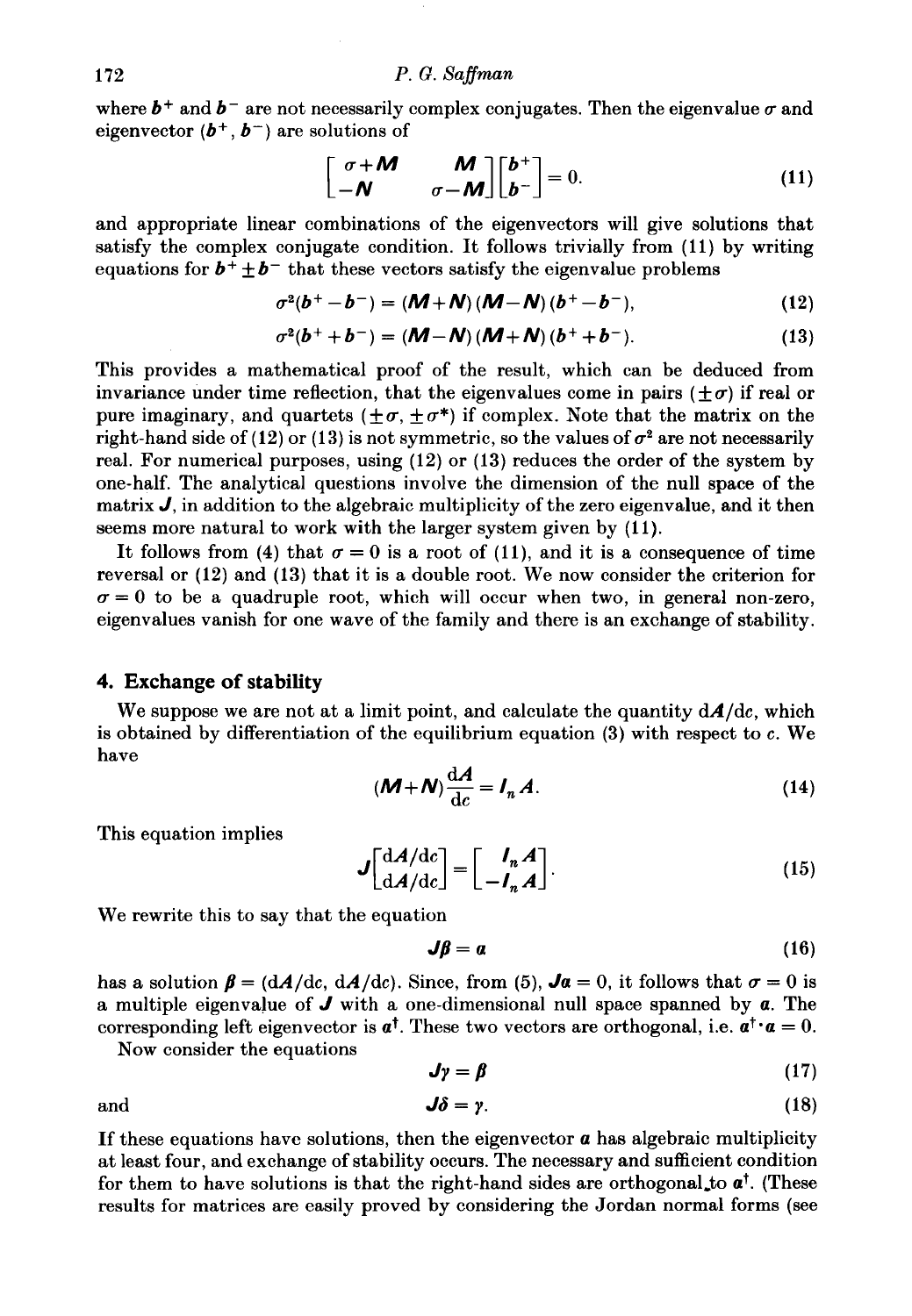e.g. Gantmacher 1960, for a  $4 \times 4$  matrix and examining the various possibilities). Note that, from the symmetry,  $\gamma$  can be chosen to have the form  $(c^+, -c^+)$ , and hence the right-hand side of (18) is trivially orthogonal to  $a^{\dagger}$  when (17) has a solution. It is therefore sufficient to consider just  $(17)$ .

Now the condition for **(17)** to have a solution is

$$
I_n A \cdot \frac{\mathrm{d}A}{\mathrm{d}c} = 0. \tag{19}
$$

But this is exactly from (7) the condition for the energy to have an extremum. Thus when the energy is a maximum or minimum, the eigenvalue problem for the growth rate of infinitesimal perturbations has a quadruple zero (i.e. an algebraic multiplicity of four), but just one independent eigenvector (i.e. a geometrical multiplicity of one), which corresponds to translation. This is exactly the phenomenon found by Tanaka **(1985)** in his numerical calculations for gravity waves at the first maximum of E and suggested for the subsequent minimum. The present deduction shows that this behaviour is general for any Hamiltonian system with the appropriate symmetries. It would apply, for example, to gravity-capillary waves if the energy has an extremum.

Since the bifurcation that takes place at a zero eigenvalue is such that the tangent vector of the solution branch is a linear combination of the corresponding null-space eigenvectors, there is indeed superharmonic bifurcation associated with the exchange of stability at the extremum values of the energy, but it is a trivial bifurcation corresponding to translation, and not the appearance of new types of waves. Garabedian's theorem is not violated, and Chen *6* Saffman's calculations are confirmed.

We have from (12) and (13) that  $\sigma^2$  is the eigenvalue of a matrix. It follows that  $\sigma^2$  remains real unless there is further coalescence of eigenvalues, i.e. a multiplicity of six. There is no reason to expect this happens in general, and hence after the exchange of stability  $\sigma^2$  will be negative and  $\sigma$  will be pure imaginary. Thus the unstable modes for larger values of **c** will be growing waves which move with the same speed as the undisturbed wave.

#### **5. Behaviour at the limit point**

Let us change the independent variable from  $c$  to  $h$ , where  $h$  is the wave height or some equivalent monotonic measure of arclength along the family of steady solutions. The equation **(15)** describing the change of A along the solution curve is

$$
(\mathbf{M} + \mathbf{N}) \frac{d\mathbf{A}}{dh} = \mathbf{I}_n \mathbf{A} \frac{dc}{dh}.
$$
 (20)

At a limit point,  $d\mathbf{c}/dh = 0$ , and hence  $(d\mathbf{A}/dh, d\mathbf{A}/dh)$  is a right null vector of **J.** This vector and **a** are then two independent null eigenvectors, and 0 is a double eigenvalue. However, **(16)** no longer has a solution, and we cannot infer a quadruple zero and an exchange of stability. If Thus the behaviour at the limit point is special in that the dimension of the null space is two, but there are no further zeros of the eigenvalue and the double zero corresponding to translation invariance remains a double zero. The extra eigenvector describes the continuation along the regular

*7* I wish to thank Dr P. A. E. M. Janssen for providing **a** counter-example to **a** fallacious argument that **a** quadruple zero existed at the limit point.